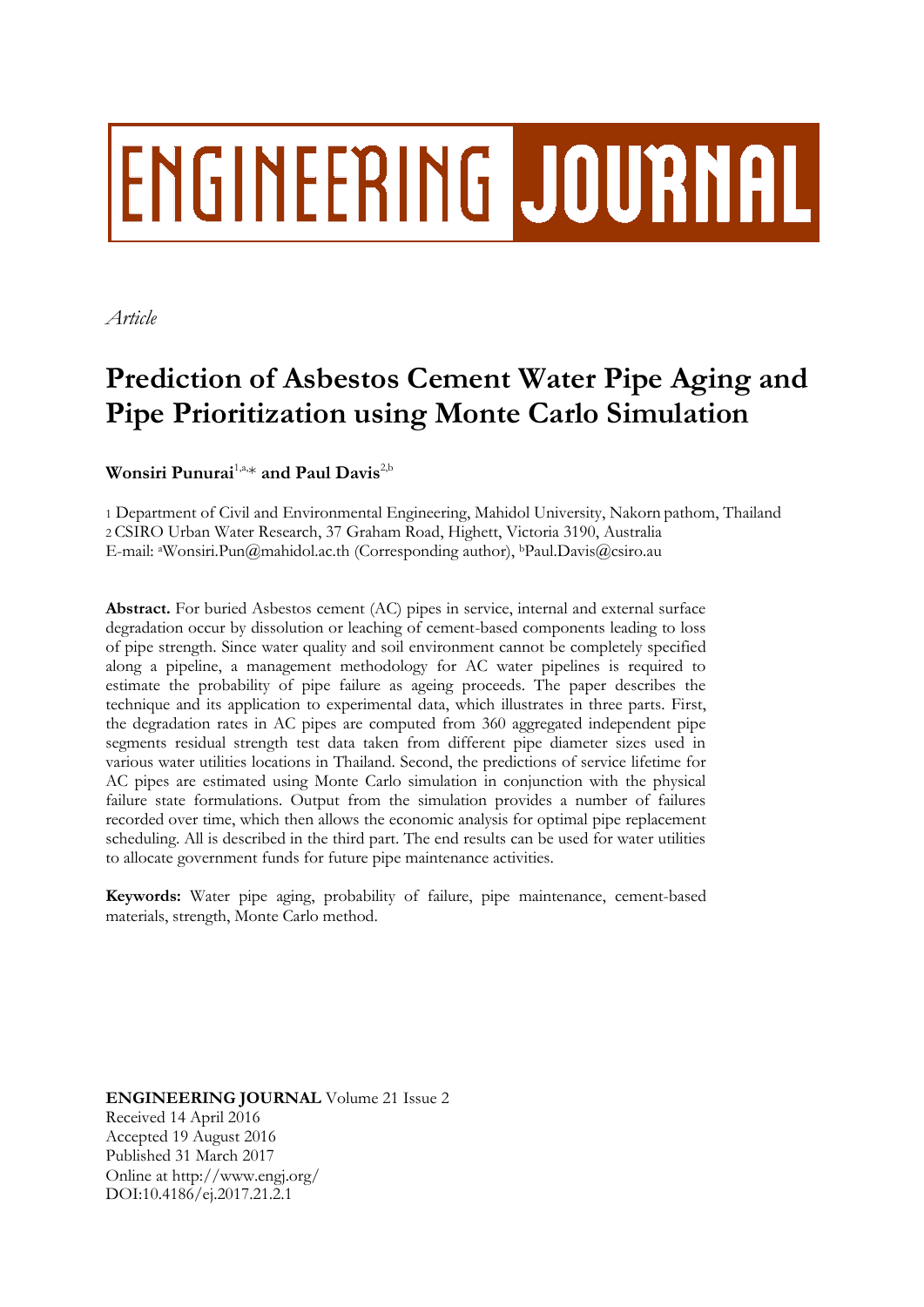# **1. Introduction**

Asbestos cement is made by combining asbestos fibers with Portland cement. The fibers can account for between 10 and 70% of the total material, however asbestos cement fibers typically comprised less than 20% [1]. Compositions of each of Portland cement are shown in Table 1. Asbestos cement pipe is generally produced using cement types I and II, while type V is used in special situations [2]. However cement type I is no longer used to produce asbestos cement pipe in the United States. The constituent oxides undergo a series of hydration reactions to produce the phases which provide strength to the final product. The main phase composition of the different cement types is shown at the bottom of Table 1, however over one hundred different compounds and phases have been identified and many more may exist due to solid solution possibilities [3]. It can be seen that while the initial oxide composition of the different cement types are quite similar the resulting calcium phase compositions vary greatly, it is this variation that provides the varying properties of the cement types.

| Oxide                                   | Type I | Type II | Type III | Type IV | Type V |
|-----------------------------------------|--------|---------|----------|---------|--------|
| $SiO2$ , % Silicon dioxide (silica)     | 21.3   | 22.3    | 20.4     | 24.3    | 25.0   |
| $AL_2O_3$ , % Aluminium oxide (alumina) | 6.0    | 4.7     | 5.9      | 4.3     | 3.4    |
| $Fe2O3$ , % Iron oxide                  | 2.7    | 4.3     | 3.1      | 4.1     | 2.8    |
| CaO, % Calcium oxide (lime)             | 63.2   | 63.1    | 64.3     | 62.2    | 64.1   |
| MgO, % Magnesium oxide                  | 2.9    | 2.5     | 2.0      | 1.8     | 1.1    |
| $SO_3$ , % Sulphate                     | 1.8    | 1.7     | 2.3      | 1.9     | 1.6    |
| Loss, $\%$                              | 1.3    | 0.8     | 1.2      | 0.9     | 0.9    |
| Insoluble, %                            | 0.2    | 0.1     | 0.2      | 0.2     | 0.2    |
| C <sub>3</sub> S                        | 45%    | $44\%$  | 53%      | 28%     | 38%    |
| $C_2S$                                  | 27%    | $31\%$  | 19%      | 49%     | 43%    |
| $C_3A$                                  | $11\%$ | $5\%$   | $11\%$   | $4\%$   | $4\%$  |
| $C_4AF$                                 | 8%     | 13%     | $9\%$    | $12\%$  | $9\%$  |

Table 1. Composition of the Portland cement varieties [2].

Asbestos cement pipes were manufactured by three methods [4]. The Sutton Method was the first used in 1928. The Sutton process rolled sheets of cemented asbestos onto collapsible mandrels, where they were then wrapped in calico and wound with wire cable to increase compaction while they cured in water and air for 14 days in each environment. Pipe manufactured by this method proved to be inadequate as material became laminated between layers and initially these pipes were not dip coat allowing leaching to occur. Adolfo Mazza developed a machine to create asbestos cement pipe in 1916. Mazza's machine fed asbestos sheet through a cement/asbestos slurry bath to impregnate cement into the sheet, which was then fed over suction rollers to remove excess water. The sheet was then rolled onto a mandrel until the required thickness was achieved. During the rolling stage the sheet was placed under mechanical pressure by the roller to compact the material. The pipe was separated from the mandrel with an air jet leaving a seamless internal faced. The pipe was then rolled through a steam chamber to achieve initial hardening before water curing for 28 days. This method produced superior pipe to the Sutton Method. Asbestos cement pipe manufacture was further advanced with the introduction of autoclave curing of and the addition of fine ground silica powder in 1954. Autoclaving and addition of silica increased the pipes mechanical strength and allowed the pipe to be freed from the mandrel without need of the air jet used in the Mazza method. The pipe was separated from the mandrel using a strong electrostatic charge is introduced, producing steam around the pipe, freeing it from the mandrel, further compressing the pipe and inducing initial strengthening. The pipe was then steam cured for 24 hours at 2 atmospheres and further water cured for 28 days. In Italy, approximately 90 years ago, Asbestos cement pipe was developed to withstand the pressures required to pump seawater for a street flushing program [5]. Since this time the number of pipes in service rose almost exponentially from initial development to the seventies when an estimated 2.4 million kilometers of pipe in service worldwide. Asbestos cement pipes made up approximately 15% of North American water pipes in 1992 [6], although its use in western countries curtailed in the 70's due to the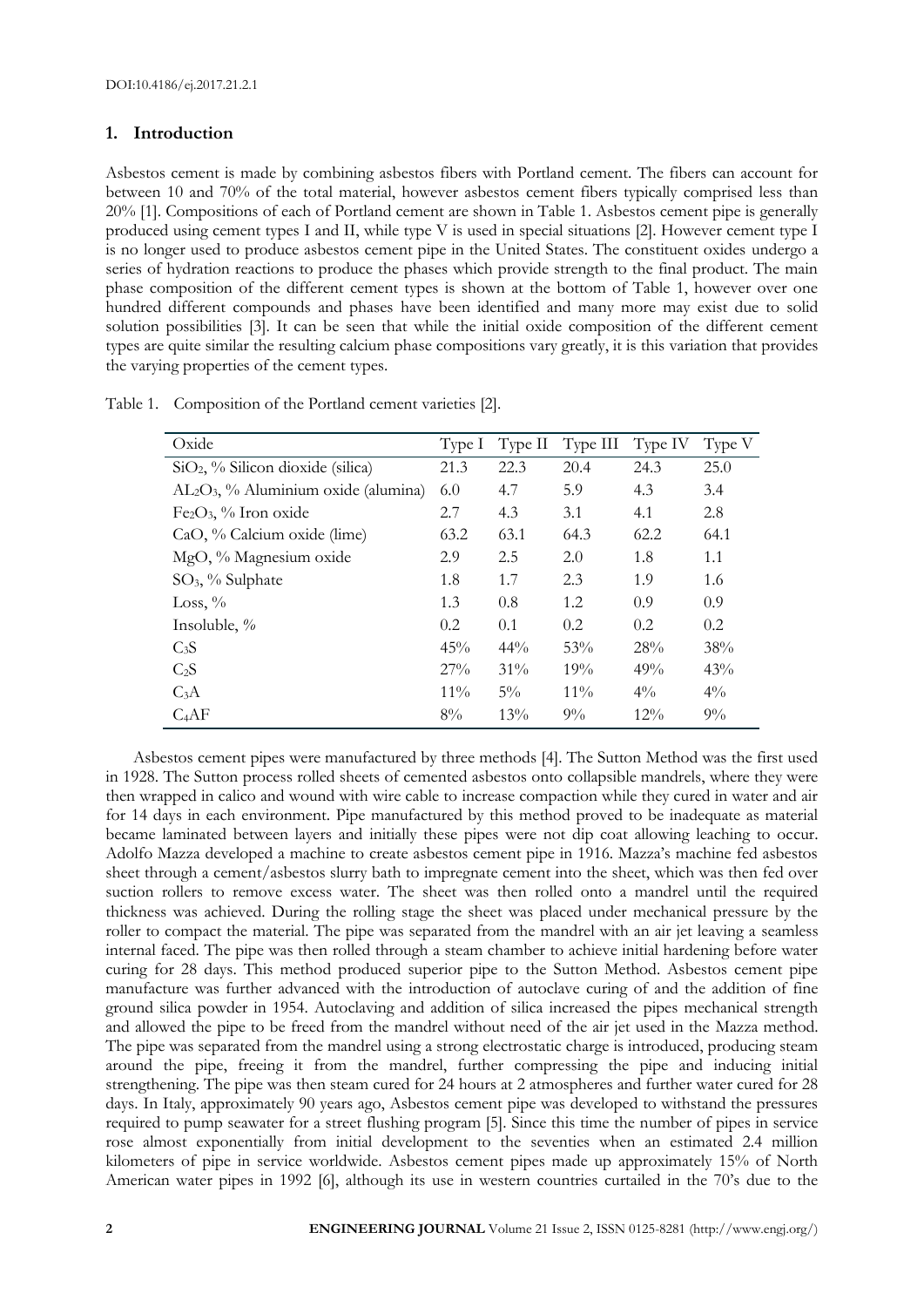increased understanding of the health risks associated with inhalation of asbestos fibers and the related litigation. The rapid spread of asbestos cement pipe was due to its many advantages it provided:

- Asbestos cement pipe is resistant to corrosion, both internally and externally. This resistance has been demonstrated in tests run by the US Bureau of Standards on buried samples and by the US Bureau of Mines through tests conducted using corrosive mine-drainage water.
- Asbestos cement pipe is able to withstand the high internal pressures imposed by water hammer and shock earth loads from earthquakes, whereas standard cement pipe cannot.
- Asbestos cement pipe has contributed to high water quality. Manufacturers of the pipe pioneered the use of rubber ring joints – joints containing no jute, which offered a focal point for bacterial growth. Asbestos cement pipe does not rust and cause discoloration of the water.
- Asbestos cement pipe is lightweight, and easy for contractors to install. These qualities result in lower installation costs.
- Asbestos cement pipe has a permanently smooth interior wall, so pumping costs remain low.

According to AWWA (2001), water is the most capital intensive of all utility services, owing to the high cost of pipelines. In addition to being buried underground, many pipes were originally installed and paid for by previous generations. As these pipes are ageing and nearing the end of their useful life, they need to be replaced; the cost to manage is becoming our burden. However, it is not cost-effective to replace a pipe before, or even after, the first break. As such a proactive approach to pipe asset management is crucial in determining the optimal time to replace a pipe. A state of the art reveals direct and indirect sensing techniques for buried sewer inspection [7]. However, all current approaches only provide the collection of information about pipe anomalies and pipe condition. Analysis of this information and ultimately transformation into knowledge, leading to effective decision about renewal is still required [8-9]. The purpose of this paper describes the technique and its application to experimental data which differs from the previous studies. The approach makes decision-making transparent by including the physical failure state formulations in conjunction with Monte-Carlo simulations to provide a number of failures recorded over time for any AC pipe diameter and pressure class rating, thus aiding the water utility manager in the prediction of service life and in the prioritization of pipes for replacement in water utility asset management based on its expected failure rate.

#### **2. Failure of Asbestos Cement Pipes**

Asbestos cement pipes failures occur in two ways, circumferential failure due mechanical loading, and longitudinal failures which occur as a result of material corrosion [10].The longitudinal failures occur in 80% of burst field pipes [11]. Mechanical failure is generally a result of poor trench conditions and locating of the pipe (i.e. under heavy loads such as traffic loads Material corrosion is a result of both internal and external environments and their degree of aggressiveness to the cement matrix [12]. Unlike metallic pipes where corrosion takes place by electrochemical reactions corrosion in asbestos cement pipe occurs by dissolution or leaching of components. Asbestos cement corrosion is governed by the solubility and kinetic properties of the pipe system. Corrosion occurs primarily due to leaching of calcium hydroxide from the cement matrix into the surrounding environment. The weakening of the cement matrix also allows the escape of asbestos fibers into the water distribution network. Drilling and tapping activities can greatly influence the amount of asbestos cement fibers released [13].

Corrosion of asbestos cement pipe is often quantified using the phenolphthalein test. The phenolphthalein test uses a through wall thickness test cylindrical specimen which is stained with phenolphthalein solution (0.01% solution). A sample of new or un-corroded pipe will turn pink as the cement is alkaline in nature due to the calcium hydroxide. Areas in which leaching has occurred will show no color change, as do areas in which calcium carbonate has precipitated [14-16].

## **2.1. Internal Corrosion**

Internal corrosion occurs in soft water and acidic. Calcium hydroxide (free lime) is leached out into the water from the cement matrix; initially calcium hydroxide is removed as free lime; however when the free lime is exhausted hydrated calcium silicates decompose to calcium hydroxide. The calcium silicates are the primary strength giving phases in the cement matrix and their loss causes softening of the pipe and fiber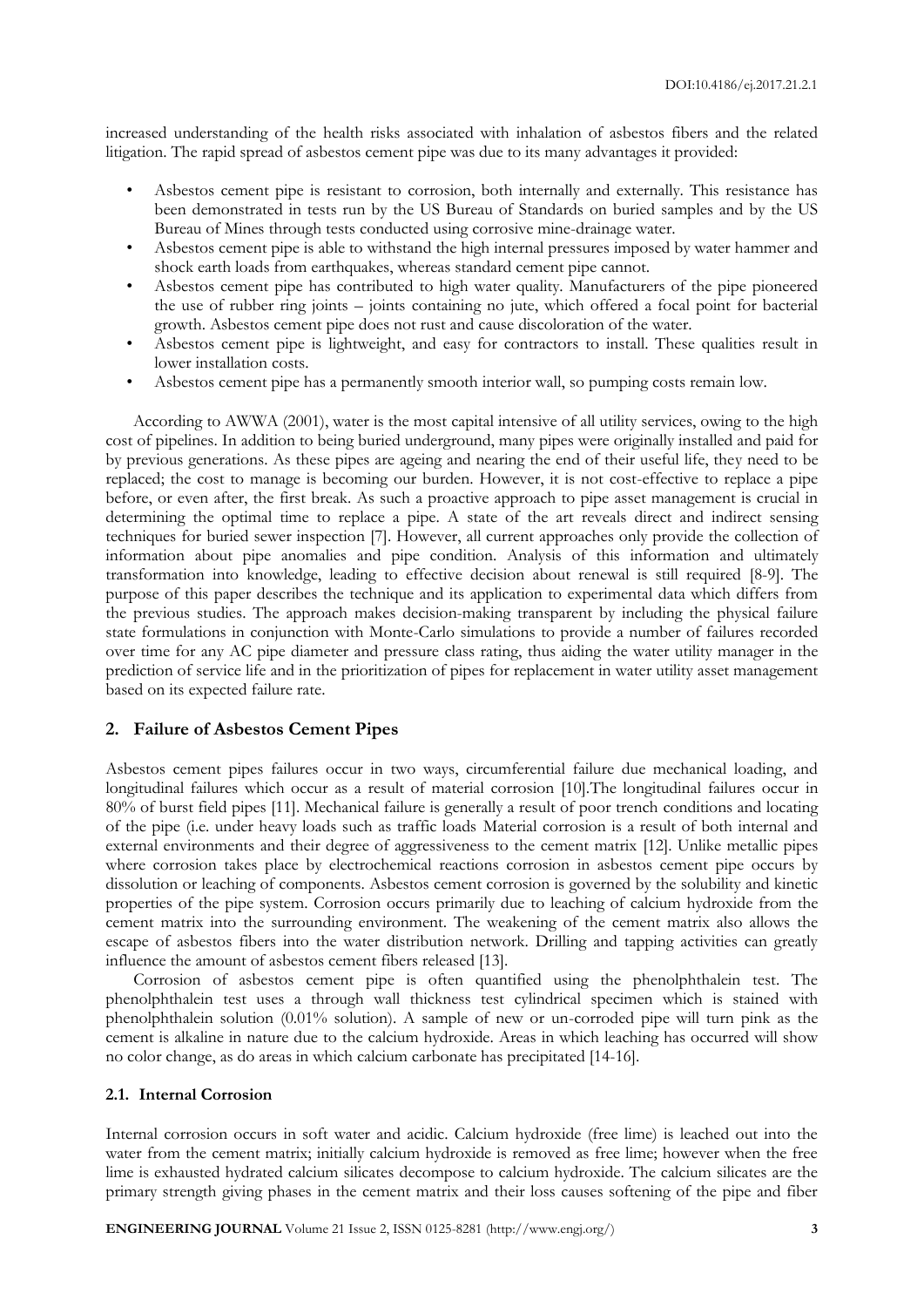release. An acidic environment assists dissolution. The higher the amount of calcium hydroxide present in the asbestos cement pipe the higher the degree of corrosion will be observed. The Aggressiveness Index (AI) of water being transported has a strong relationship to the occurrence of internal corrosion [17]. This basic relationship between AI and the aggressiveness of transported water to AC pipe was defined by Eq. (1).

$$
AI = pH + \log(A \times H) \tag{1}
$$

where AI = Aggressiveness index,  $pH = pH$  of the water, A = total alkalinity as CaCO<sub>3</sub> (mg/L), H = calcium hardness  $CaCO<sub>3</sub>$  (mg/L). Water with an AI equal to or exceeding 12 is considered as nonaggressive. Water with an AI between 10 and 12 is considered as moderately aggressive. Water with an AI below 10 is considered as highly aggressive.

Buelow et al. (1980) writes that while AI has been widely used, AI alone is not always sufficient for the prediction of corrosion of asbestos cement pipe and will often predict a greater degree of corrosion as it does not take into account protective chemicals in the water supply other than calcium. Four other elements that can form useful coatings are iron, zinc, manganese and silica. The likelihood of these elements forming a beneficial coating from these elements is dependent mainly on their concentration and pH. Schock and Buelow (1981) goes on to say that calcium, iron, manganese and silica provide protection against corrosion by precipitating onto the surface of the pipe and inhibiting dissolution of both calcium hydroxide and release of asbestos fibers, however not all precipitated layers do both some binding only the asbestos fibers to the pipe while still allowing calcium dissolution. The quality of the transported water must be maintained to prevent dissolution of the layer. Calcium dissolved from the pipe can protects the pipe by saturating the water, preventing further dissolution, and by precipitating onto the pipe as calcium carbonate. Precipitation of calcium carbonate is a common process and generally known as carbonation. The calcium carbonate can also dissolve back into the water but is less soluble than calcium hydroxide. However carbonation is known to cause embrittlement of the pipe, the extent of carbonation is dependent on pipe permeability and curing [18].

Use of the more complex Saturation Index (SI) may be able to overcome the many limitations of the Aggressiveness Index. SI is able to incorporate the solubility of pipe components and the possible protective species in the water. The saturation index uses bulk-solution chemical parameters and solid solubility reactions. The thermodynamic state of saturation was quantified by SI, defined as the logarithm of the ion activity product (IAP) over the solubility product constant ( $K_{so}$  or  $K_{sp}$ ).

$$
SI = \log\left(\frac{LAP}{K_{so}}\right) \tag{2}
$$

The solubility product is temperature dependent and can be found in literature (or calculated using Gibbs free energy), however values vary between sources. The IAP is calculated for specific systems by analyzing the actual ion content. e.g. for the following reaction [19]:

$$
CaSO_{4(s)} \leftrightarrow Ca^{2+}(aq) + SO_4^{2-}(aq)
$$
\n(3)

IAP is calculated using

$$
LAP = \gamma_{Ca^{2+}} \left[ Ca^{2+} \right] \gamma_{SO_4^{2-}} \left[ SO_4^{2-} \right] \tag{4}
$$

where  $\left|Ca^{2+}\right|$  is the calcium ion concentration and  $\gamma_{Ca^{2+}}$  is the calcium activity coefficient. When IAP > K<sub>so</sub>, SI >0, active deposition thermodynamically favored, when IAP < K<sub>so</sub>, SI < 0, dissolution is thermodynamically favored, and when  $IAP = K<sub>so</sub>$ ,  $SI = 0$ , the system is said to be in equilibrium.

Varying the pH of the system will alter the ion concentrations and so by changing pH the system can move from leaching to deposition and reverse, see Fig. 1 and Table 2. In Fig. 1, it can be seen that only  $Zn_5(CO_3)_2(OH)_6$  has a SI that moves above 0 above pH 8, while  $ZnCO_3$  reaches SI = 0 at pH 8.5, all other species have negative SI in and so would remain in solution.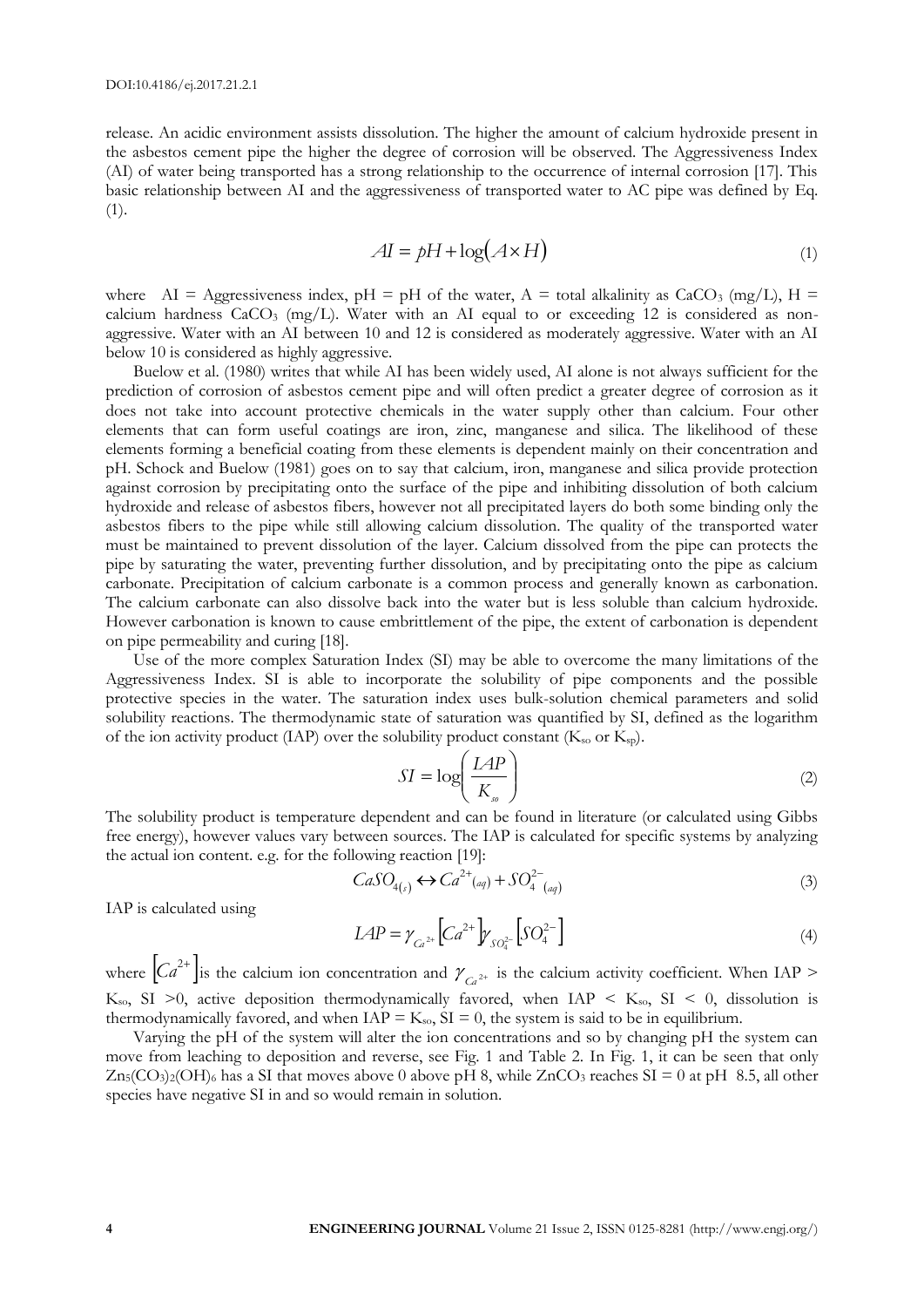|                 | Calcium                        | Total Carbonate |                                |            |            |                        |            |            |                         |
|-----------------|--------------------------------|-----------------|--------------------------------|------------|------------|------------------------|------------|------------|-------------------------|
| $mg/L$ as<br>Ca | $mg/L$ as<br>CaCO <sub>3</sub> | $mg/L$ as<br>Ca | $mg/L$ as<br>CaCO <sub>3</sub> | Mg<br>mg/L | Na<br>mg/L | C <sub>1</sub><br>mg/L | Zn<br>mg/L | Fe<br>mg/L | PO <sub>4</sub><br>mg/L |
| 0.4             | 1.0                            | 0.6             | 1.0                            | 0.1        | C.         | $4-9$                  | 0.5        |            |                         |

**Saturation Index** 

Table 2. Model system composition, @ 25°C, m [19].



Fig. 1. Saturation index diagram for model system [19].

#### **2.2. External Corrosion**

The external corrosion occurs in 'soft' (low in calcium carbonate), acidic and sulphate soils [20]. External corrosion occurs in two ways, calcium leaching, into surrounding water as with internal corrosion, and sulphate reaction with silica compounds to form weaker and larger compounds which result in swelling of the cement matrix [21]. St John et al. (1998) states that pH must be below 7 for significant external attack to occur. Asbestos cement pipes which undergo pure sulphate attack obtain a characteristic whitish appearance. Sulphate attack occurs in sulphate rich environments, but does not occur until solid sulphate salts are in solution. The sulphate solution reacts with the asbestos cement in three ways:

- 1. Gypsum forming: A combination of sulphate and free lime (calcium hydrate) liberated during the hydration of cement to form calcium sulphate (gypsum).
- 2. Ettringite forming: A combination of sulphate and hydrated calcium aluminate or monosulphate to form calcium sulphoaluminate (ettringite).
- 3. Thaumasite forming: A combination of sulphate and calcium silicates to form thaumasite.

Both ettringite and thaumasite have very similar x-ray diffraction patterns which can be differentiated with only the most sophisticated equipment. From this it can be assumed that in past literature where ettringite formation is named a product of sulphate attack, both ettringite and thaumasite may have been present [22].

Matti and Al-Adeeb (1985) found that the gypsum and ettringite formed by these reactions occupy considerably more volume (123% to 224%) than the original solids they replace. The formation of these compounds causes swelling, which can ultimately lead to the expansion and destruction of the cementitious portion of the pipe. The extent of reaction is dependent upon the type of sulphate salts reacting (sodium, magnesium or calcium). The effect of sulphate concentration may be mitigated by the presence of high concentrations of chloride. The effects of calcium leaching, in both internal and external corrosion, are summarized by Jarvis (1998). Calcium leached from the cement matrix is initially removed from the free lime phase and then from the calcium silicates when this source is exhausted. Ellis et al. (1998) found that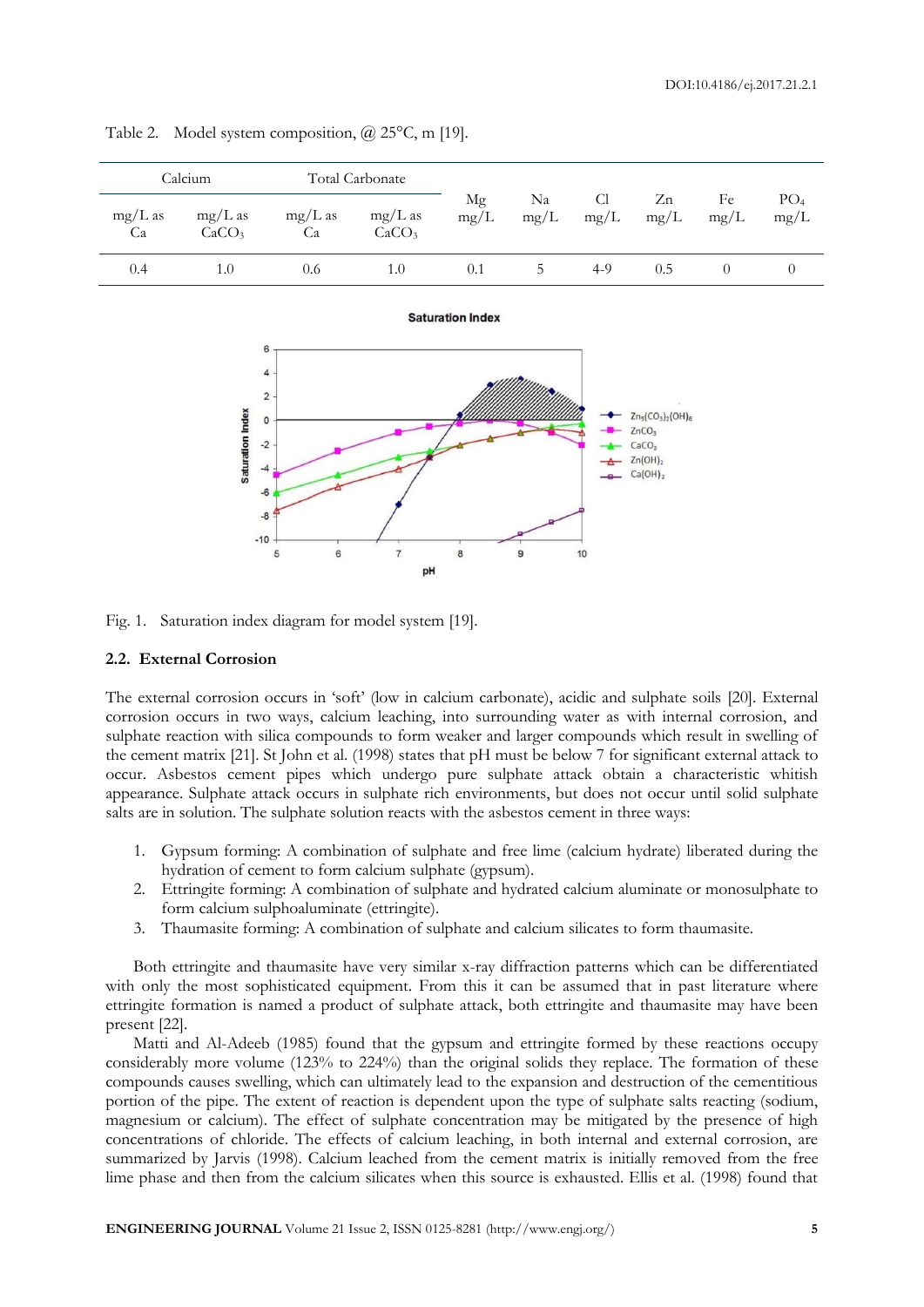sand bedding of ductile iron pipes reduced external corrosion, this may also true for asbestos cement pipe, suggesting that installation practices should also be considered for their effect on external corrosion [23].

#### **2.3. Physical Probabilistic Failure Model**

As indicated earlier that variations in pH and sulphate content at the pipe/environment interface can influence the rate of AC pipe degradation; Davis et al. (2008) developed a physical probabilistic model of degradation in AC water pipes due to the combination of static internal pressure and/or external vertical (crushing) loads. A description of the basic mechanism by which pipes deteriorate and finally fail was presented and the effect of bending loads was not included. This model has been implemented within the PARMS Risk software tool and requires a number of input parameters [24-26]. The model is described below:

(1) Uncertainty in degradation exists and this uncertainty can be described by the two-parameter Weibull distribution function, defined as

$$
F(S_R) = 1 - \exp\left\{-\left(\frac{S_R}{\alpha}\right)^{\eta}\right\}
$$
\n(5)

where  $F(S_R)$  is the probability that the measured degradation rate is less than a particular value  $S_R$ , and  $\alpha$ and  $\eta$  are the scale and shape parameter of the Weibull distribution. Following Davies et al. (2008), an empirical distribution function can be estimated from raw reduced indirect tensile strength *S<sup>f</sup>* data tested on small cylindrical core samples taken from the AC pipes in the circumferential direction (Fig. 2). The estimation using Weibull function is appropriate when a straight line can be used to represent data of the plot of ln  $[-\ln \{1 - F(S_R)\}]$  versus ln  $(S_R)$  with a regression coefficient of 0.8 or more. It should be noted here that the measured degradation rate  $S_R$  and residual tensile strength  $S_f$  are measured in MPa and are related by  $S_f = S_0 - (Age)/S_R$  where  $S_0$  is the original as-produced undegraded tensile strength and Age is time since the installation measured in years.



Fig. 2. Residual strength measurements using core samples [27].

(2) Pipe failure is deemed to have occurred when the failure criterion inequality given by Eq. (6) is true.

$$
\frac{\hat{P}_{\text{max}}}{\hat{P}_c} \ge 1 - \left(\frac{W}{W_c}\right)^2\tag{6}
$$

In Eq. (6), *pmax* is the maximum applied internal pressure (in MPa); pc is the critical pressure that would cause failure in the absence of any external loading; *W* is the actual applied external vertical loads (in N/m) and  $W_c$  is the external vertical loads that would cause failure with no internal pressure (in N/m). The critical pressure pc and the critical external loads  $W_c$  are calculated via net section collapse and can be written in terms of the residual tensile strength  $S_f$  of the pipe wall as:

$$
p_c = \frac{2S_f b_f}{D - b_0}, \quad W_c = \frac{1.048 F_m S_f b_f^2}{D - b_0}
$$
 (7)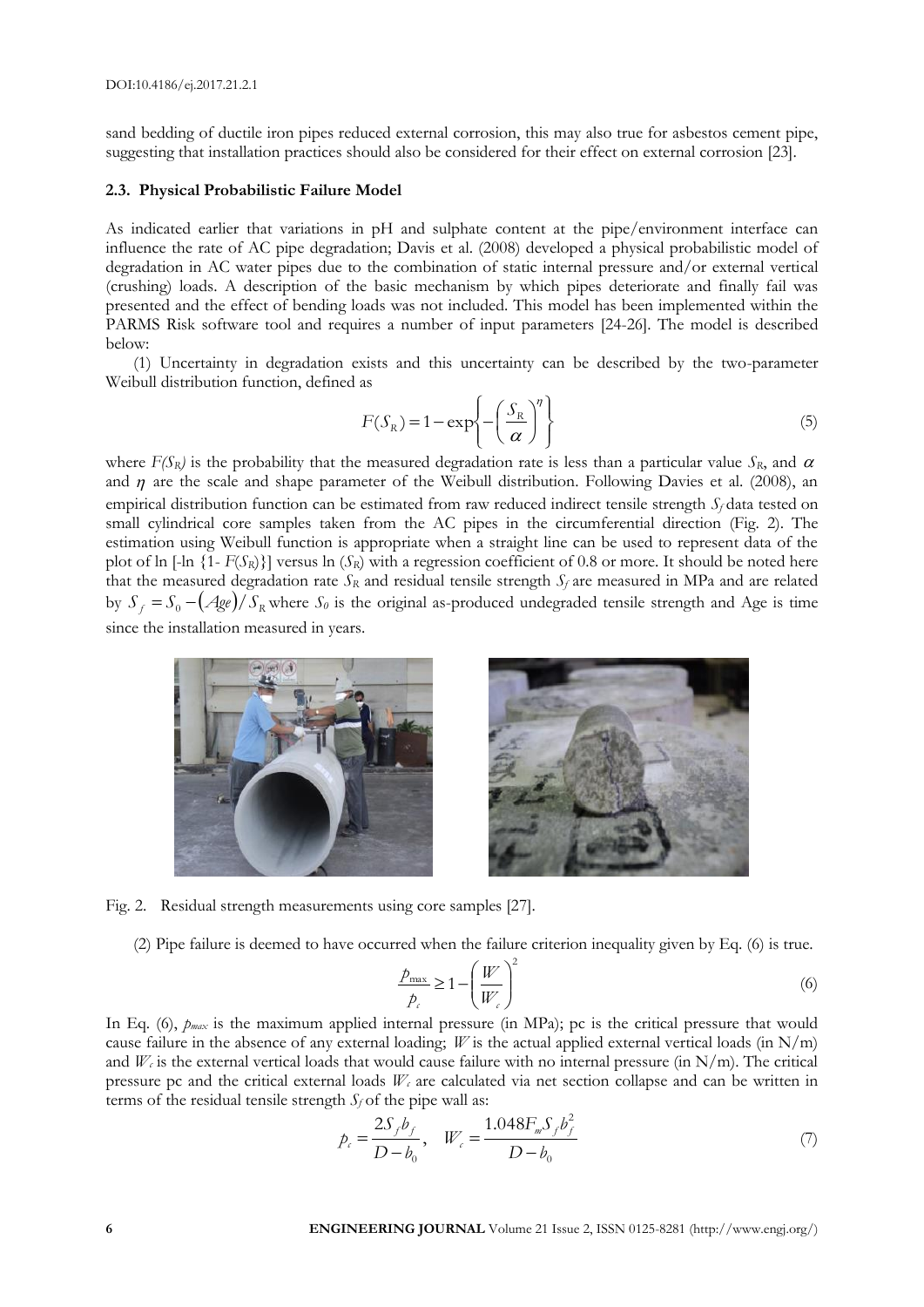where  $b_0$  is the original wall thickness (in m);  $b_f$  is the reduced wall thickness (in m); *D* is the outside pipe diameter (in m);  $F_m$  is a bedding factor which is equal to 1.5 for non-gravel beds and other soil surrounds. For a buried pipe in service, bf can be computed from a linear rate of thickness loss given by  $b_f = b_0 - [Age \times (b_r / 1000)]$  where *b<sub>r</sub>* is the wall thickness erosion rate (in mm/year).

The applied external load *W* comprises an earth load from the surrounding soil *P<sup>e</sup>* (in MPa) and a live surface load Ps from the overhead traffic (in kPa).

$$
W = (P_e + P_s)(D) \tag{8}
$$

In Eq.  $(8)$ ,  $P_e$  can be written in terms of the pressure concentration factor C1, soil consolidation coefficient Ft, soil unit weight  $\gamma$  (in kN/m3) and burial depth H (in m) as:

$$
P_e = \left[\frac{1}{C_1} + \left(1 - \frac{1}{C_1}\right)e^{-\frac{A_{ge}}{F_t}}\right] \times (C_1 \times \gamma \times H) \tag{9}
$$

#### **2.4. Monte Carlo Simulations of AC-Pipe Lifetimes**

Having estimated the Weibull probability distribution and the corresponding predicted service lifetime from Eq. (6), Monte Carlo simulation can now be used to generate failures for AC pipes with details required as outlined below:

(1) The Monte Carlo simulation samples failure times to predict lifetime of simulated set of pipes. Each pipe is assigned a maximum strength loss rate and a maximum erosion rate based on an erosion rate probability distribution. The strength loss rate and erosion rate probability distributions are developed based on a series of residual strength and wall thickness measurements taken during condition assessments using core samples. It is assumed that the results of condition assessment are applicable to a single pipe.

(2) Pipe lifetime is the age at which the limit state Eq. (6) becomes true. Pipe lifetime is determined iteratively by calculating the limit state for each year of age until failure occurs.

(3) Pipe failure frequency is determined by dividing the number of pipes that fail in any years by the total number of simulated pipes. The parameters listed below in Table 3 are those which are required to be added to the Monte Carlo simulation to adjust the model to the examined pipe. These input parameters have been limited as much as possible to only those parameters that are easily obtained. For others those are either generic or difficult to obtain and so default values found from the literature [28-30] have been applied.

Table 3. Physical Probabilistic failure model required input parameters.

| Parameters (units)                                                         | Symbol      | Value       |
|----------------------------------------------------------------------------|-------------|-------------|
| Original wall thickness (m)                                                | bo          | 0.045       |
| Outside diameter (m)                                                       |             |             |
| Maximum internal pressure (MPa)                                            | $p_{max}$   | 0.2         |
| Burial depth (m)                                                           | Н           | $1.2 - 1.5$ |
| Soil unit weight of sandy, clayey soils $(kN/m3)$                          | $\gamma$    | 18          |
| Pressure concentration factor (unitless)                                   | $C_1$       | 1.6         |
| Surface pressure for single lane traffic loading (kPa)                     | $P_{\rm c}$ | 16          |
| Bedding factor for non-gravel beds and other soil surrounds (unitless)     | $F_m$       | 1.5         |
| Soil consolidation coefficient for clay soil above ground water (unitless) | F,          | 400         |

## **3. Test Results and Discussions**

The above approach was applied to the 360 aggregated independent pipe segments residual strength test data (40 semi-aged and aged pairs) taken for 9 different pipe diameter sizes and pressure ratings used in various Thai water utilities locations obtained from The International Water Pipe company limited database.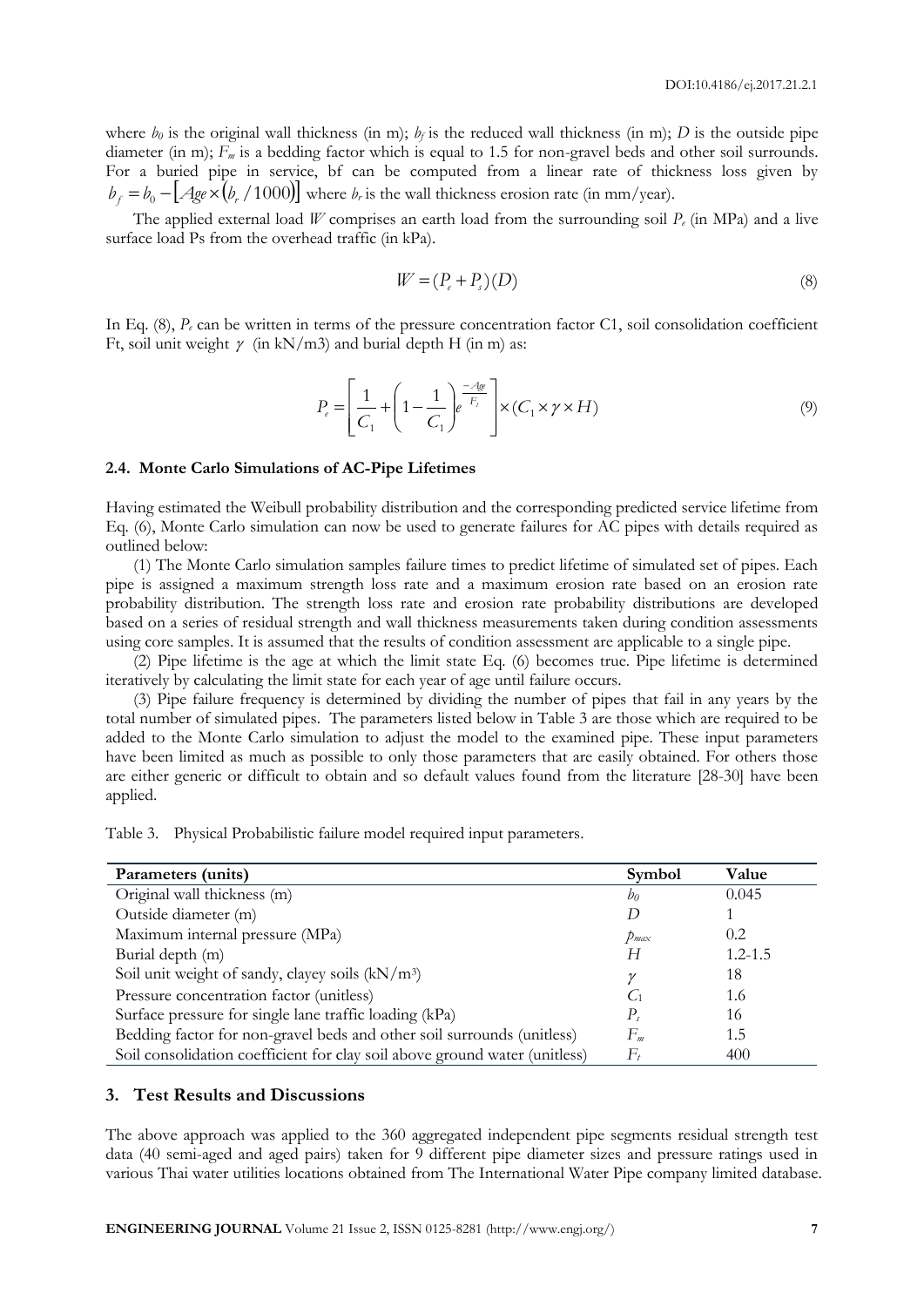The extent of this study was limited to inventory and data from the 2000 fiscal year due to insufficient inventory records for previous years. In addition, the length and the age of pipes in the system each year also varied.

#### **3.1. Probability Distribution of Degradation in AC Water Pipes**

Example Weibull plots of probability density function strength loss rates and example Weibull plots for degradation rates of AC1000-10, AC500-15, and AC100-20 pipes are shown in Figs. 3, 4, and 5. It should be noted here that the AC water pipe names reported in these plots are designated by their diameter sizes and their minimum required strengths at the final age. For example, AC1000-10 is the asbestos cement water pipe that has a pipe diameter of 1000 mm, and can withstand a test pressure of 10 bars during useful life period. For this particular pipeline, the expected strength loss rate, read from Fig. 3, is 0.214 MPa per year and the standard deviation is 0.104 MPa per year. A best-fit straight line in Weibull plots of degradation rate also indicate the applicability of the Weibull distribution acceptance of measured degradation rates for all pipe sizes. Considering the relationship shown in Eq. (5), the gradient and intercepts of the straight line as illustrated in Fig. 3 allows the Weibull scale and shape parameters to be estimated and reported together with strength loss rate values. Following the procedure outlined in [27], the scale and shape parameters for different pipe sizes were calculated and shown in Table 4.



Fig. 3. Weibull plots for degradation rate for and probability density function strength loss rate in 1000 mm diameter AC water pipe.



Fig. 4. Weibull plots for degradation rate for and probability density function strength loss rate in 500 mm diameter AC water pipe.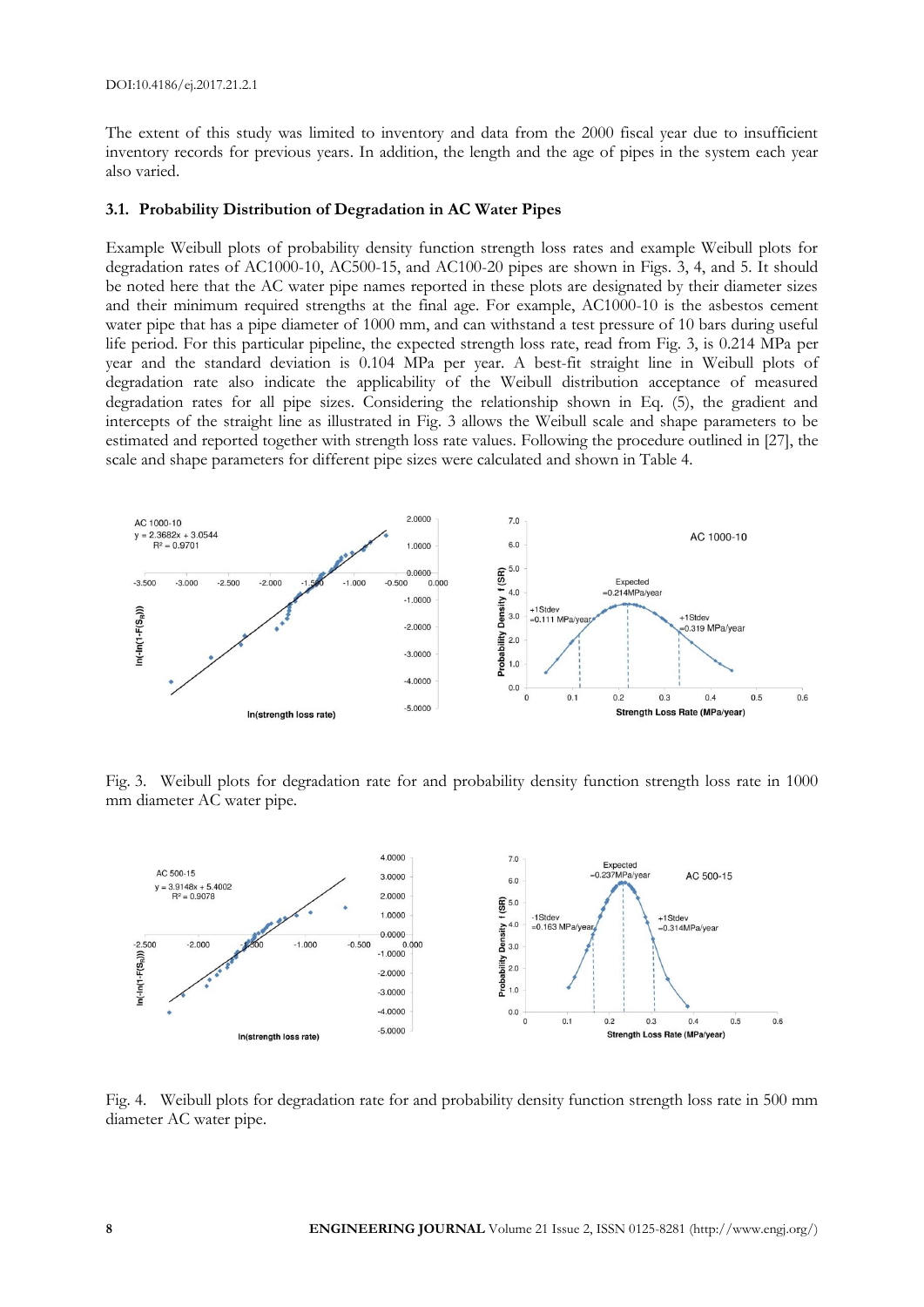

Fig. 5. Weibull plots for degradation rate for and probability density function strength loss rate in 100 mm diameter AC water pipe.

|                                         | Diameter $(D, \text{mm})$ |      |      |      |      |      |      |      |      |      |
|-----------------------------------------|---------------------------|------|------|------|------|------|------|------|------|------|
| Attribute                               | 100                       | 150  | 200  | 250  | 300  | 400  | 500  | 600  | 800  | 1000 |
| Wall thickness $(b_0, \text{mm})$       | 11.5                      | 14.5 | 18.5 | 20.5 | 24   | 32   | 32   | 37   | 46   | 45.5 |
| Installation (year)                     | 2002                      | 2002 | 2002 | 2001 | 2002 | 2002 | 2001 | 2001 | 2001 | 2001 |
| Maximum Internal                        | 0.3                       | 0.3  | 0.3  | 0.3  | 0.3  | 0.3  | 0.2  | 0.2  | 0.2  | 0.2  |
| pressure (MPa)                          |                           |      |      |      |      |      |      |      |      |      |
| Test pressure during                    | 20                        | 20   | 20   | 20   | 20   | 20   | 15   | 15   | 15   | 10   |
| useful life period (MPa)                |                           |      |      |      |      |      |      |      |      |      |
| Scale parameter $\left( \alpha \right)$ | 1.92                      | 0.93 | 1.53 | 0.29 | 0.41 | 0.06 | 0.25 | 0.31 | 0.33 | 0.28 |
| Shape parameter $\binom{n}{n}$          | 32.89                     | 2.29 | 1.64 | 1.65 | 2.27 | 2.04 | 3.91 | 4.96 | 1.93 | 2.37 |

Table 4. Weibull scale and shape parameters determined from various diameter pipes.

#### **3.2. Monte Carlo Simulations of AC Pipe Lifetimes**

Having estimated the Weibull probability distribution for measured degradation rates, Monte Carlo simulation was used to predict a number of service lifetimes in different sized AC pipes subjected to the combined internal pressure and external loading. Using the variables detailed shown in Table 3 and 4, The Monte Carlo simulation sampled failure times by repeatedly generating random numbers for degradation rate, e.g. 10,000, and using these to predict the time to failure for a set of trials. Pipe lifetime was determined iteratively by calculating the limit state, Eq. (6), for each year of age until failure occurs. Pipe failure frequency (expressed as failures per year) was determined by dividing the number of pipes that fail in any years by the total number of simulated pipes. In this study, the total number of random simulated data is set to be 10,000.

Plotting the pipe failure frequency of each pipe size against the time from the installation period, a failure frequency distribution curve was produced, as illustrated in Fig. 6 for AC100-20 AC300-20, AC400- 20and AC1000-10 pipes. It was observed from the shape of the curve for all pipes that the failure frequency was low towards the beginning of the curve, increased in the middle, and decreased toward the end. This suggests that the AC pipes have a high tendency to fail during the useful life period. The pipe failure distribution curve also showed the three phases of pipe failure: pessimistic life period, expected life period and the optimistic life period. The first phase, known as the pessimistic life period, is characterized by the highest failure frequency rate that shows up early in use. The failures occur in this period immediately after the installation as a consequence of faulty installations and/or problems with pipe materials supplied by external supplier. Once repaired, these failures usually do not happen again. The second phase, or the expected life period, is characterized at the 70 percent of highest failure frequency rate/ or depicted at the maximum value of failure frequency –1 standard deviation after the pessimistic lifetime period. The pipe failures in this period come about as a result of random phenomena such as extreme heavy loading, earth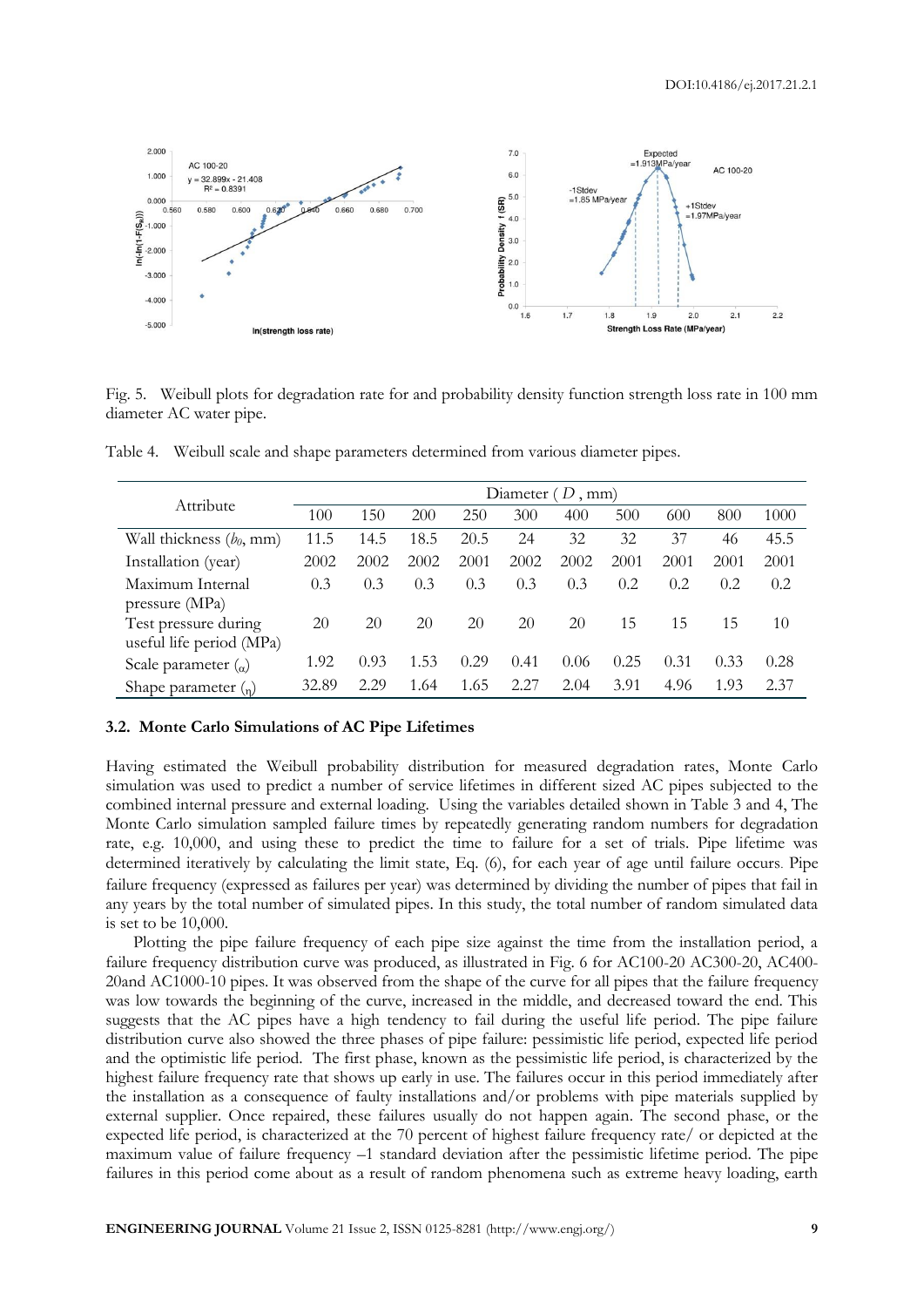moving, or third party interference. The third phase is the optimistic life period and is characterized at the 30 percent of highest frequency failure rate/or at the age at which the failure frequency value is limited to the value of +1 standard deviation after the expected life period. The consequences of failure in this period are low but are related to the risk aversion level of the particular water authority concerned. Analysis of the three distinct failure phases shown in Fig. 6 and for all other pipe sizes is summarized in Table 5.



Fig. 6. Time to failure prediction of AC 100, 300, 400, and 1000 mm diameter water pipe subjected to the combined internal pressure and external loading using Monte Carlo simulation.

| Table 5. Time to failure prediction of various diameter water AC pipes subjected to the combined internal |  |  |  |  |
|-----------------------------------------------------------------------------------------------------------|--|--|--|--|
| pressure and external loading using Monte Carlo simulation.                                               |  |  |  |  |

| Attribute                                         | Diameter $(D, \text{mm})$ |       |       |       |       |        |       |       |       |       |
|---------------------------------------------------|---------------------------|-------|-------|-------|-------|--------|-------|-------|-------|-------|
|                                                   | 100                       | 150   | 200   | 250   | 300   | 400    | 500   | 600   | 800   | 1000  |
| Pessimistic life (years)                          | 12                        | 21    | 12    | 11    | 44    | 300    | 77    | 14    | 12    | 30    |
| Expected life (years)                             | 13                        | 29    | 18    | 11    | 61    | 434    | 92    | 32    | 23    | 41    |
| Optimistic life (years)                           | 13                        | 42    | 32    | 12    | 89    | > 500  | 116   | 54    | 57    | 61    |
| Maximum pipe failure<br>frequency (failures/year) | 0.743                     | 0.037 | 0.047 | 0.629 | 0.018 | 0.0023 | 0.018 | 0.024 | 0.034 | 0.026 |

#### **3.3. Observations and Prioritized Pipe Replacement Programs**

Table 6 gives a summary of the past pipe inspection data collected from the water utilities in the year 2015 provided information on AC pipe condition, pipe age, and the observed failure pattern during the forensic investigations. It is important to note that all the information was not always available because of the difficulties encountered in data collection followed by water utilities location, so direct comparison of the measured and simulated results was not always possible. It can be seen that buried pipes were subjected to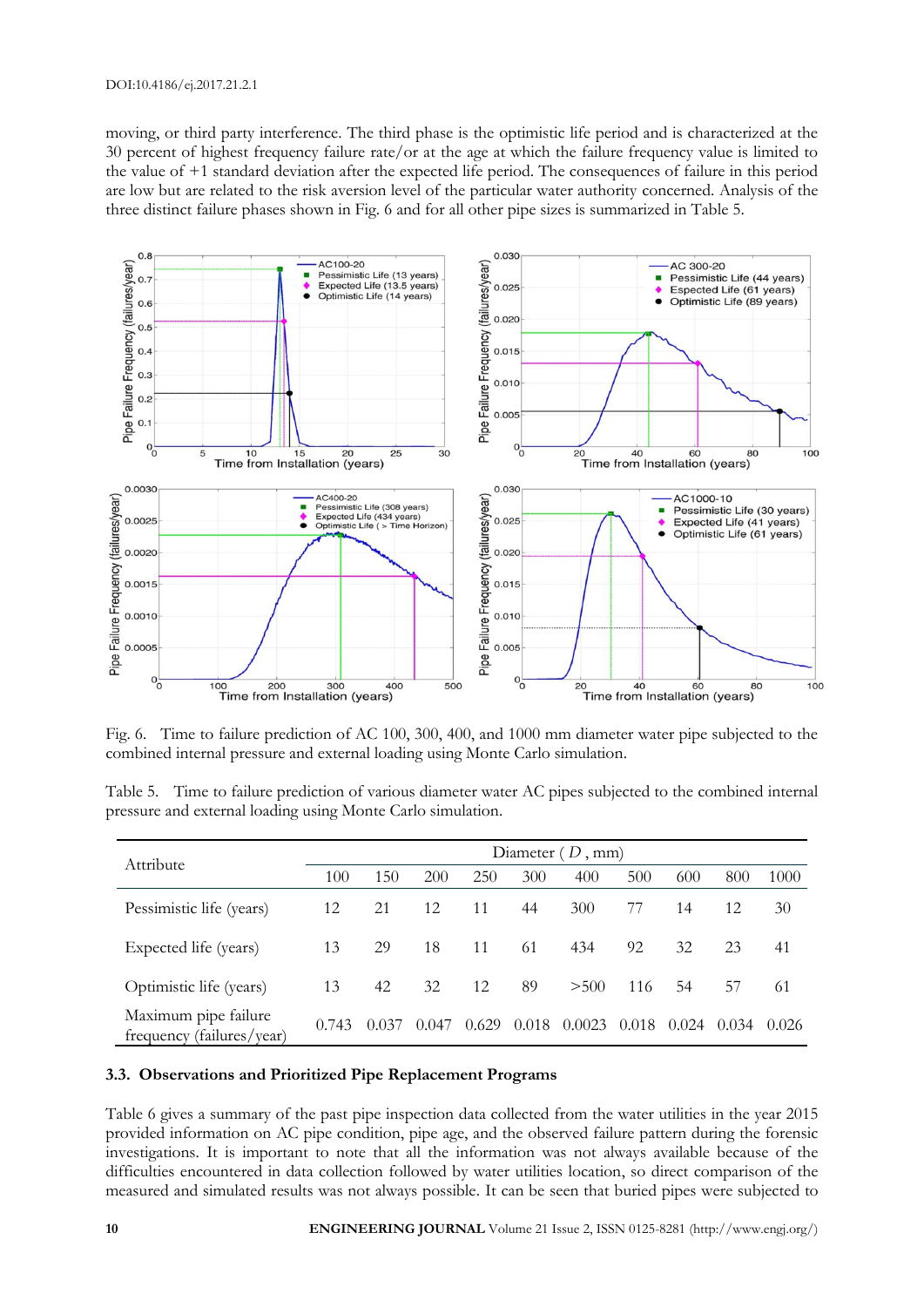internal pressure and pressure transients due to surges, external earth loads, self-weight and pipe contents, movement in the surrounding soils. Bell splitting with blow out holes failures appear to be common in smaller diameter pipes (<300 mm). While the larger diameter pipes (>300 mm) experience longitudinal cracks due to high water pressure and moments of inertia. Other observed failure modes and the identified driving factors are summarized in Table 6.

| AC pipe<br>diameter<br>(mm) | Visualization of pipe condition | Pipe Age<br>(years) | Remarks                                                                                      |
|-----------------------------|---------------------------------|---------------------|----------------------------------------------------------------------------------------------|
| 100                         |                                 | 12                  | Bell splitting at<br>the top of pipe<br>with<br>circumferential<br>break                     |
| 150                         |                                 | 14                  | Elongated<br>chain created<br>corrosion<br>pitting with<br>blow out at<br>the end of<br>pipe |
| 300                         |                                 | 40                  | Longitudinal<br>fracture                                                                     |
| 400                         |                                 | 30                  | Good<br>condition                                                                            |

Table 6. Field observation of various diameter water AC from the water utilities.

Comparing the failure rate for each pipe types by age given in Table 5, AC100-20 and AC300-20 had the highest failure rate for pipes between 0-30 and 30-60 years, of 0.743 and 0.018 failures per year, respectively. As can be seen in Table 6, the prediction compares well with the observed pipe of diameter 100, 300, and 400 mm data. Based on what the utility finds to be acceptable rate of failures, pipes surpassing that acceptable failure rate should be considered for replacement with highest priority going to those having the highest failure frequency. It was also observed that AC400-20 was the only pipe type in the pipe system that the failure years will occur in the next 100 years or more. Thus, it is recommended that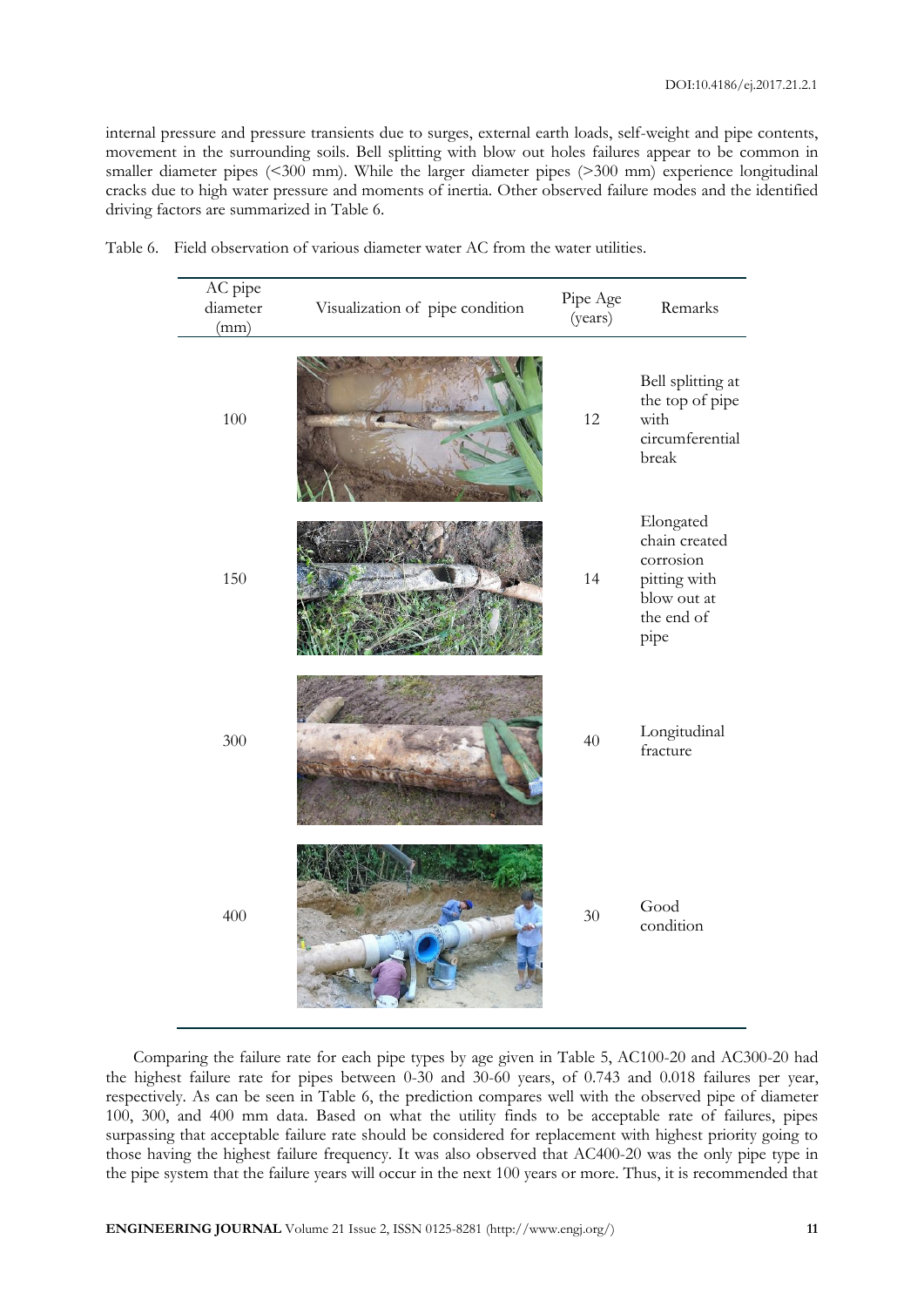AC400-20 pipes be used at the utility where ever possible. Based on the outcome of the simulations, two possibilities are suggested. With these AC100-20 and AC250-20 pipes if failure will cause major problems, they are needed to be replaced when the next maintenance is planned. Sooner replacement would be better in this case. If failure will not cause major problems, authorities need to consider when replacement should be done. This could mean even after failure could be a possibility with no serious consequences. For AC150-20, AC200-20 and AC800-15 pipes, the decision to intervene can be based on the economic lifetime analysis. They can be replaced when it is economical (cost-effective) to do so. Other remaining pipe diameters remain in good conditions and can be run in the main, it becomes less cost-effective should they replace the pipes with the knowledge provided, before the expected time of failure.

# **4. Conclusions**

Research work performed at present study demonstrates the feasibility of using the Monte Carlo method to estimate AC pipe failure rates as buried water pipeline age. The simulation sampled failure times by repeatedly generating random numbers for degradation rate to obtain data of the time of failure in trials. Pipe lifetime was determined iteratively by calculating the physical limit state for each year of age until pipe failure occurs. Based on the analysis of the results of the comprehensive studies on various pipe sizes and pressure class ratings in Thailand, it is inevitable that all pipes will eventually fail, but the output from the simulation provides a number of failures recorded over time, which then allows the remaining life period to be estimated. To prevent unplanned failures and schedule future replacement activities for AC pipes, a systematic management methodology with three components is suggested, thus aiding in the prioritization of pipelines future restoration activities.

# **Acknowledgments**

The authors acknowledge the support of Mahidol University. The authors also thank The Thai Metropolitan Water Works Authority, the Royal Irrigation Department, the International Water Pipe Company Limited, Department of Civil and Environmental Engineering, Mahidol University, and CSIRO Urban Water Research, Australia for their supporting in the experiments.

# **References**

- [1] National Academy of Sciences, *Drinking Water and Health*. Washington D.C.: National Academy Press, 1982.
- [2] M. E. Flentje and R. J. Sweitzer, "Solution effects of water on cement and concrete pipe," *J. AWWA*, vol. 47, pp.1173-1182, 1955.
- [3] AWWA, *Dawn of the Replacement Era: Reinvesting in Drinking Water Infrastructure*. Denver, CO: American Water Works Association Research Foundation, 2001.
- [4] R. J. Scott, *Water Main Renewal Study: Reticulation Water Mains 1857-1990*. Melbourne Water, 1990.
- [5] H. L. Olson, "Asbestos in potable-water supplies," *J.AWWA*, vol. 66, no. 9, pp. 515-518, 1974.
- [6] Y. Kleiner and B. Rajani, "Comprehensive review of structural deterioration of water mains: Statistical models," *Urban Water*, vol. 3, no. 3, pp. 131-150, 2001.
- [7] Z. Liu and Y. Kleiner, "State of the art review of inspection technologies for condition assessment of water pipes," *Measurement*, vol. 46, pp. 1-15, 2013.
- [8] A. Singh and S. Adachi, "Bathtub curves and pipe prioritization based on failure rate," *Built Environment Project and Asset Management*, vol. 3, no. 1, pp. 105-122, 2013.
- [9] K. Pietrucha-Urbanik, "Failure analysis and assessment on the exemplary water supply network," *Engineering Failure Analysis*, vol. 57, pp. 137-142, 2015.
- [10] A. M. Al-Adeeb and M. A. Matti, "Leaching corrosion of asbestos cement pipes," *Int J Cement Composites and Lightweight Conc*, vol. 6, no. 4, pp. 233-240. 1984.
- [11] M. A. Matti and A. M. Al-Adeeb, "Sulphate attack on asbestos cement pipes," *Int J Cement Composites and Lightweight Conc*, vol. 7 no. 3, pp. 169-176, 1985.
- [12] Y. Hu and D. W. Hubble, "Factors contributing to the failure of asbestos cement water mains," *Canadian J Civ Eng*, vol. 34 no. 5, pp. 608-621, 2007.